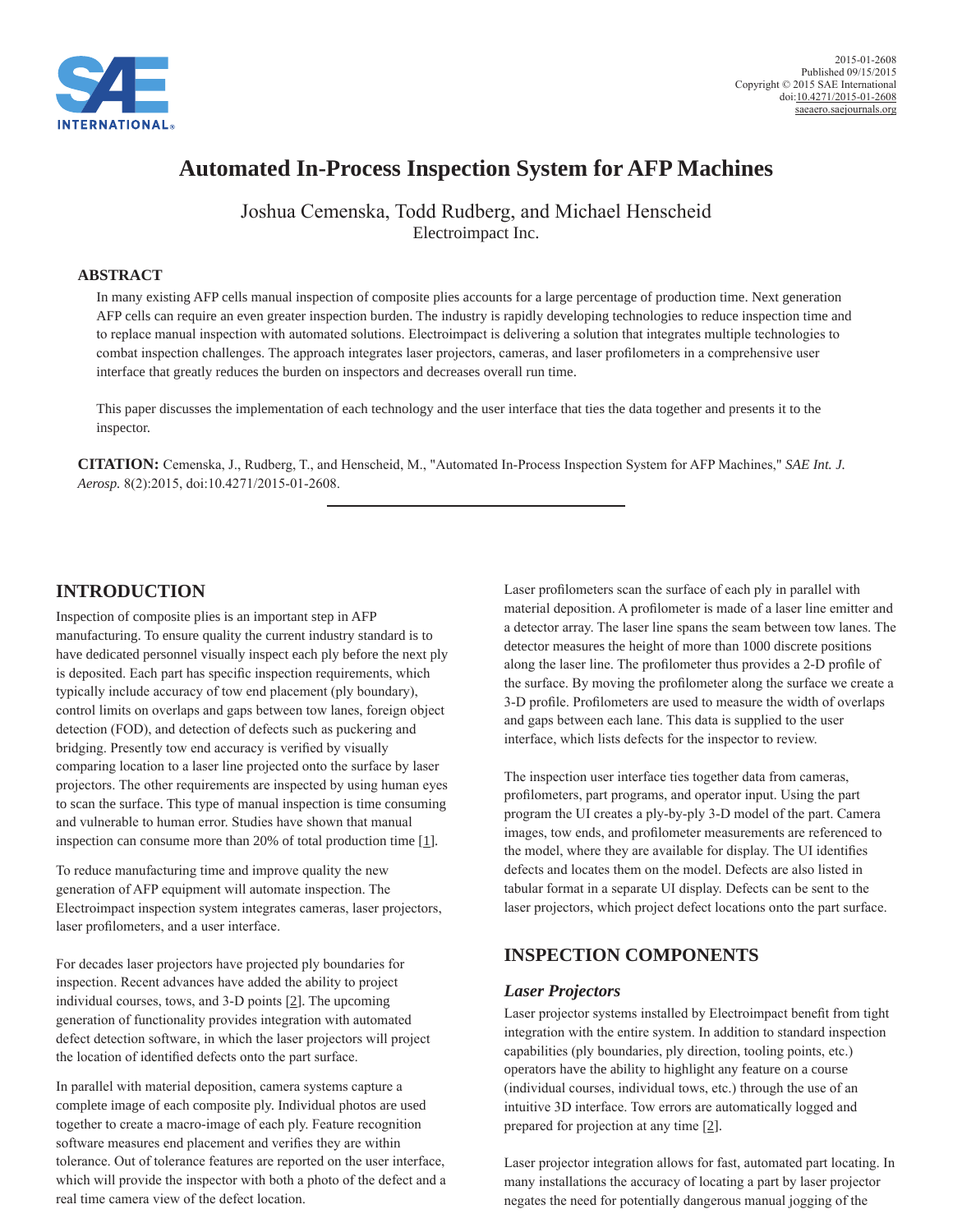machine for touch probing. Where laser projector accuracy is insufficient for final layup locating the part transform created by laser projector allows for the automatic operation of touch probing thus bypassing the need for manual jogging.

## *Camera System*

Electroimpact photographs composite plies using specially modified laser projectors. LASERVISION projectors from Assembly Guidance feature two sets of steerable mirrors (these are known as galvanometers in the industry). One set steers a traditional green laser beam. The other set steers a high resolution camera with a 300mm lens. [Figure 1](#page-1-0) illustrates the LASERVISION hardware.



Figure 1. LASERVISION

<span id="page-1-0"></span>As the part is laid up, the LASERVISION system will capture images of the part. The 3-D location of each pixel is identified using the same software that enables laser beam steering. A set of small images are conjoined to create a complete image of the ply.

Image resolution is high enough that the location of ply boundaries can be automatically measured from the image. Feature recognition software is used to measure the location of features. The algorithm requires a vast amount of image data to train the software how to identify a feature. Tow ends are the feature most relevant for inspection. To locate a feature the algorithm first detects a tow end and determines its position locally on a small image. Using its knowledge of 3-D location for each image pixel the software then locates the tow end in part coordinates. For display and inspection, tow end measurements are sent to the inspection user interface.

## *Laser Profilometers*

## **Concept**

A laser profilometer is a device that projects a laser line onto a surface and measures the distance to points along that laser line. The array of distances creates a profile of the surface, which can be evaluated to identify and measure surface features. [Figure 2](#page-1-1) illustrates the concept of a profilometer. The X axis is defined as the direction along the laser line length. The Z axis is defined as the direction in which the laser line is projected.

The laser profilometer provides an array of raw data the represents a surface profile. [Figure 3](#page-1-2) illustrates that the data provided by the profilometer matches a profile view of the contour of the surface. The gap in the surface from [Figure 2](#page-1-1) is mimicked in the data plotted in [Figure 3](#page-1-2), where the horizontal axis is data point in the X direction defined by [Figure 2](#page-1-1) and the vertical axis represents the Z distance from the profilometer to each data point.



<span id="page-1-1"></span>Figure 2. Profilometer Diagram



<span id="page-1-2"></span>Figure 3. Profilometer Data Plot



<span id="page-1-3"></span>Figure 4. Overlap and Gap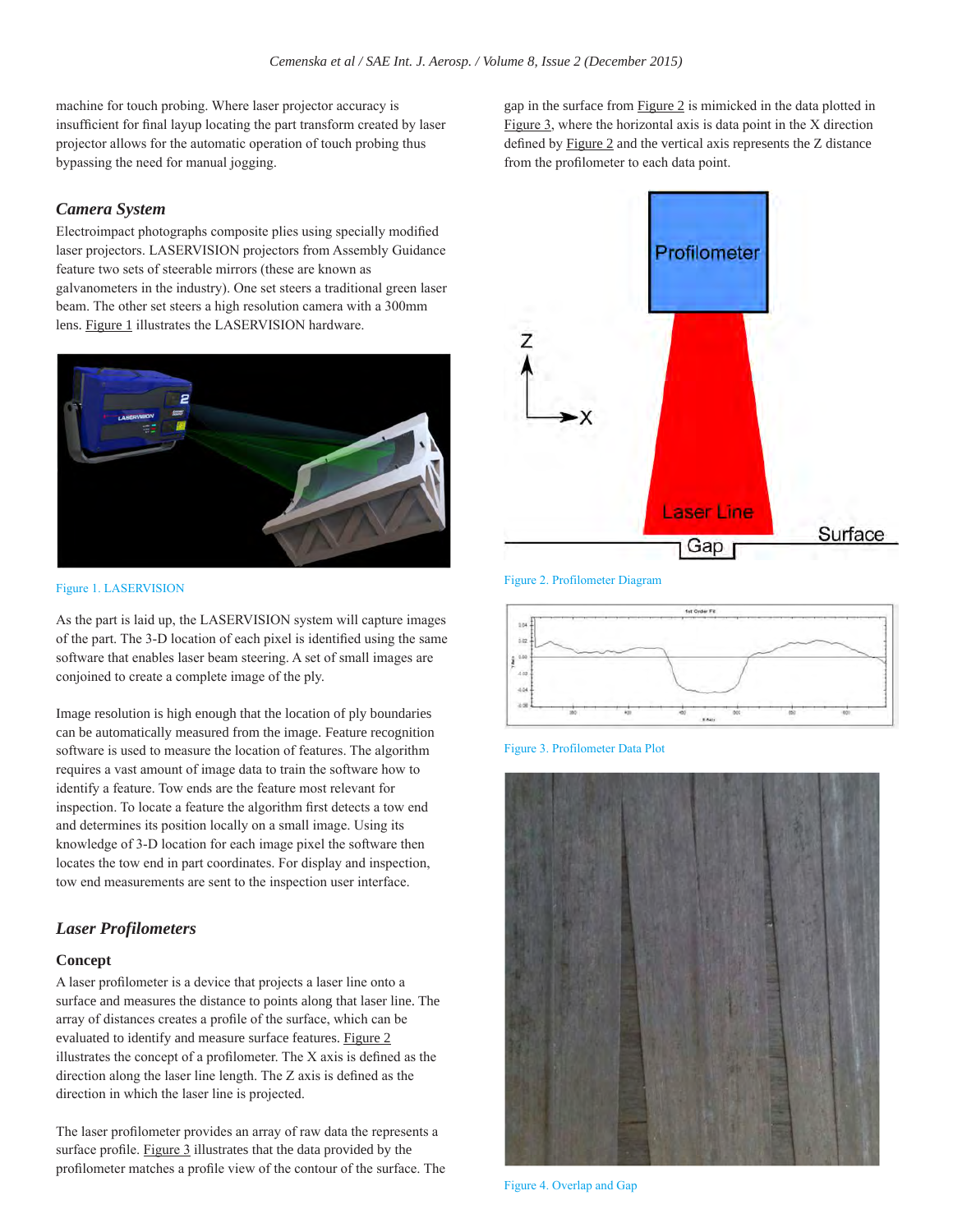Surface features that are important to AFP inspection include gaps, overlaps, FOD, bridging, puckering, delamination, and tow twists. Laser profilometers can detect all of these types of features (given sufficient size) and measure the width of gaps and overlaps. Examples are shown in [Figures 4,](#page-1-3) 5, [6](#page-2-0).



Figure 5. FOD



Figure 6. Bridging

#### <span id="page-2-0"></span>**Data**

Raw profilometer data is passed through a software algorithm which identifies the feature type and measures width for overlaps and gaps. The algorithm begins by using the difference between adjacent data points to identify a steep change in profile. Steep changes in surface profile indicate the presence of a feature. Feature data passes through a second algorithm to classify the feature. Data identified as an overlap or gap passes through a 3<sup>rd</sup> algorithm to estimate width.

Overlap and gap width are measured every 0.5″ along the length of a course. A plot of consecutive measurements shows how the feature width varies along the course. An example of consecutive gap width

measurements for a single tow lane is shown in [Figure 7,](#page-2-1) which illustrates a gap that widens as the course progresses. Each point in the X direction is a measurement derived from a single profile.



<span id="page-2-1"></span>Figure 7. Gap width measured every 0.5″ along course direction.

The system can reliably measure overlap and gap widths between 0.004″ and 0.200″. Widths outside this range can also be obtained, but reliability might be reduced.

#### **Parallel Inspection**

To achieve the goal of inspection in parallel with material deposition profilometers must provide data that spans course width. AFP process heads with wide course formats can require 12 or more profilometers working in parallel to scan the entire course width. [Figure 8](#page-2-2) diagrams the hardware layout used to support multiple profilometers.



# **Profilometer Network**

<span id="page-2-2"></span>Figure 8. Profilometer Network.

One challenge of the profilometer system is data management and processing speed.

Profilometer manufactures provide pre-packaged software to measure gap width. Because these algorithms execute on board the manufacturer hardware they have no trouble keeping up with sample rates in the kHz range. However, the complexity of the range of feature detection and accuracy required for AFP inspection is not satisfied by these on-board algorithms. Electroimpact's solution is to gather raw profile data and process it with custom software algorithms.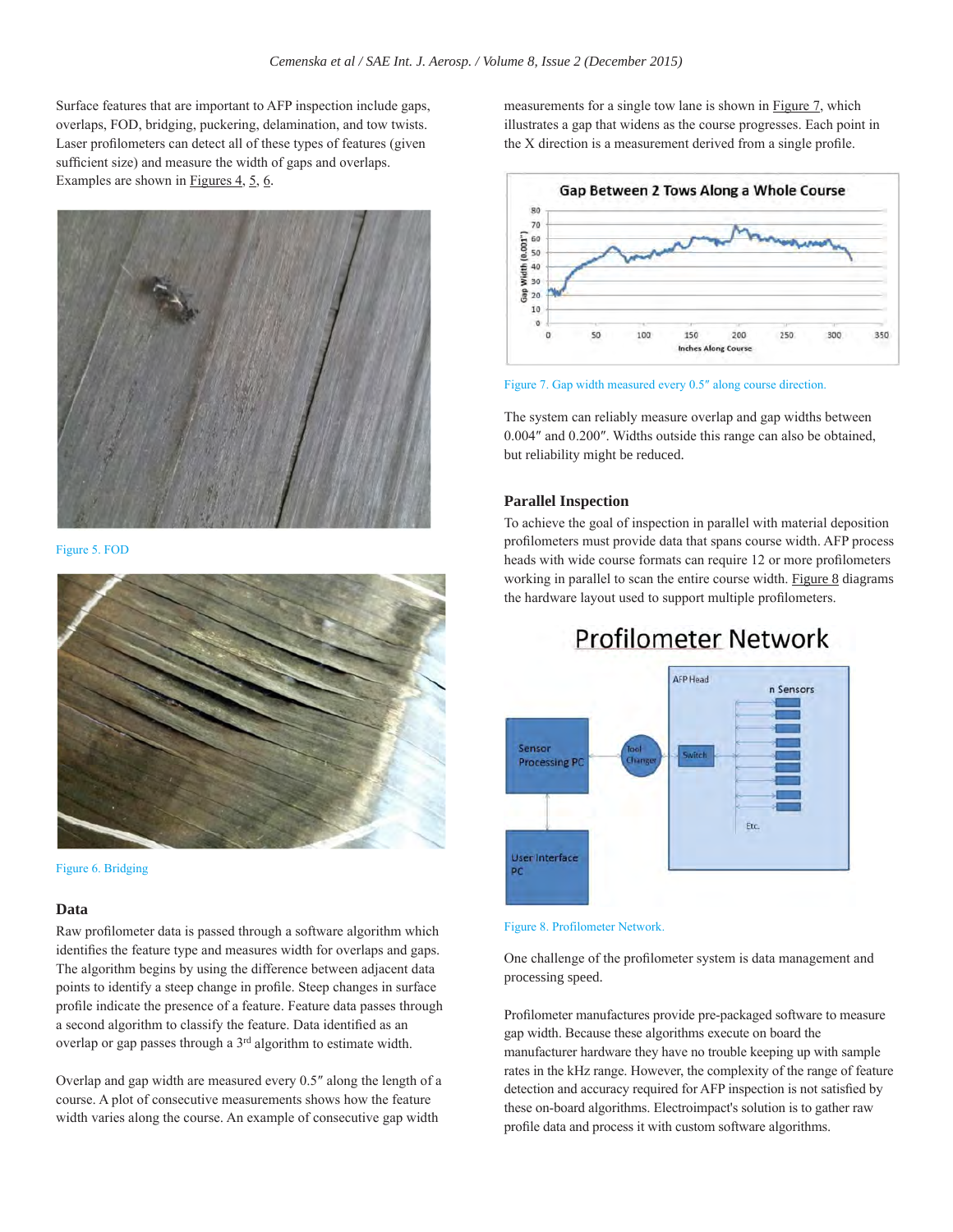In order to measure small features on a large part an enormous amount of profile data is required. [Table 1](#page-3-0) shows specifications and operating conditions for the profilometers. To provide a measurement approximately every 0.5″ at a machine feedrate of 3500 inches per minute a profilometer measures profiles at 140 Hz. A single profile contains 1280 data points. Wide course formats with 12 profilometers will generate 12x the data of a single profilometer.

To keep pace with new profile data incoming at 140 Hz each profile must be processed in under 7 ms on average. This requirement can limit the algorithm complexity used to identify and measure features. Electroimpact mitigates the throughput bottleneck by using a dedicated high performance PC to process data. The sensor processing PC shown in [Figure 8](#page-2-2) contains 8 processor cores that can each execute 2 threads simultaneously. This approach allows parallel processing of data from 16 profilometers in a total time of 1 to 2 ms on average.

#### Table 1. Profilometer Performance Specifications.

| Sample Rate                 | 140 Hz               |
|-----------------------------|----------------------|
| Data points per profile     | 1280                 |
| Target Surface Speed        | 3500 Inch/minute     |
| Maximum Distance per Sample | $0.416$ Inch         |
| Minimum Detection Width     | Less than 0.004 Inch |
| Maximum Detection Width     | $0.250$ Inch         |
| X resolution (see Figure 2) | $0.0015$ Inch        |
| Z resolution (see Figure 2) | 0.00015 Inch         |
| Nominal Laser Width         | 2 Inches             |

#### <span id="page-3-0"></span>**Data Display**

Profilometer measurements are logged into a database with position and time information. The user interface queries this profilometer data to identify defects and out of tolerance conditions. These are then displayed in an intuitive format for a user interface operator to observe and decide how to address the issues. The user interface operator reviews all inspection data on a PC and does not need to walk along the part inspecting surface quality visually.

### *Inspection User Interface*

#### **Inspected Part Model**

The Electroimpact inspection user interface uses an interactive 3D model with the in-process part images overlaid in real time. Image resolution is dynamic such that resolution increases with the degree of zoom. The interface allows an inspector to view images as they are obtained and review previous images in an intuitive manner. The interface can display a whole ply, or be zoomed in to show an arbitrarily small window of the ply. [Figure 9](#page-3-1) shows a zoomed out view of the 3D model. [Figure 10](#page-3-2) shows a closer view, as well as the features for highlighting individual courses and tows.



Figure 9. Conjoined Ply Image.

<span id="page-3-1"></span>

Figure 10. Ply Image with Highlighted Course and Tow.

<span id="page-3-2"></span>For a unified inspection experience the interface also shows:

- Lap/gap measurements and errors
- Ply boundaries
- Tow end tolerance bands
- Tow errors indicators
- Part coordinates
- Course and tow numbers

The interactive inspection screen is shown in [Figure 11](#page-4-0). It shows inspection data for one ply at a time. The displayed ply is selectable. The inspection UI contains an image of the ply constructed from multiple camera images. Upon that image can be overlaid lap/gap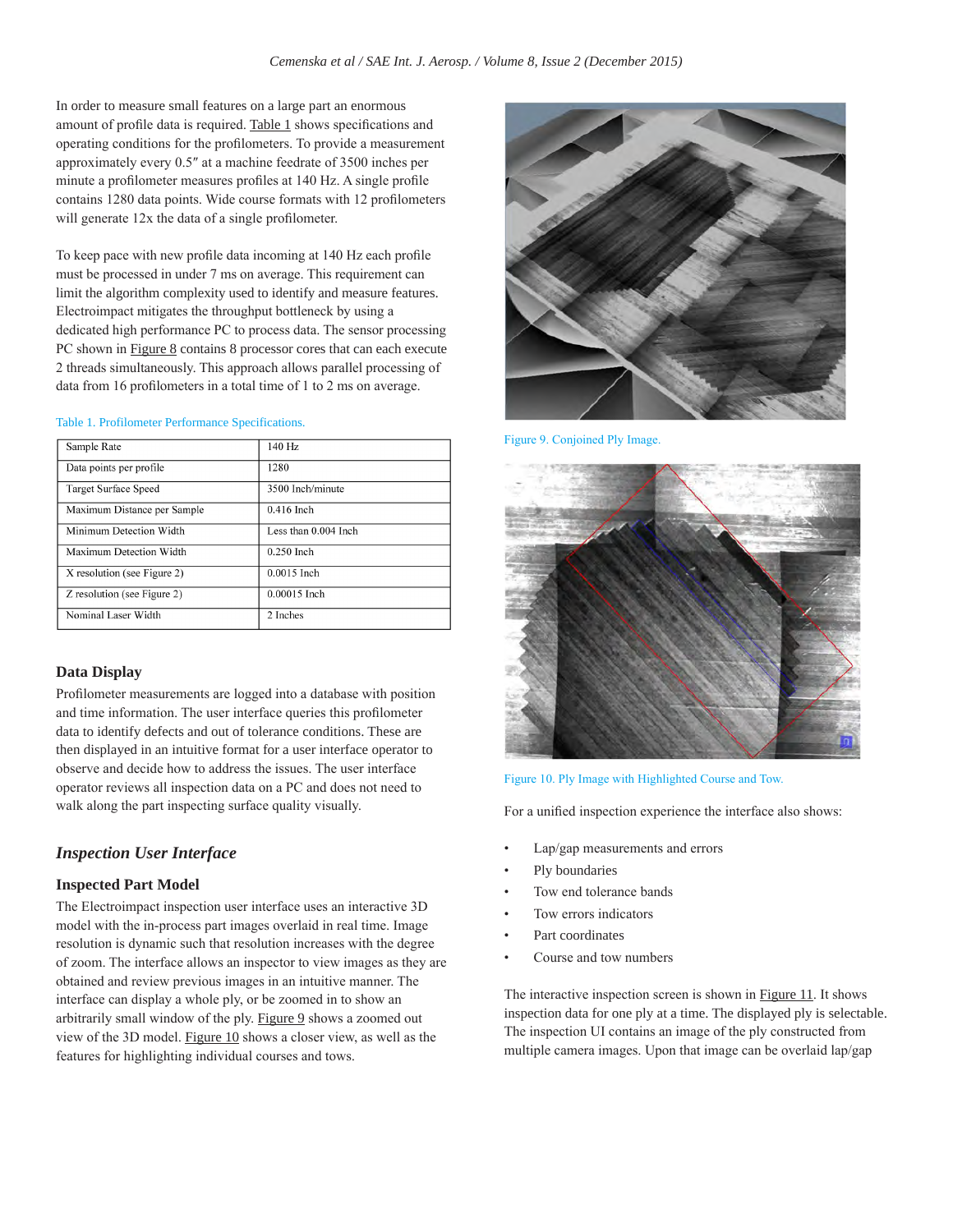inspection data and ply boundary inspection data. The control interface for each is located on the left hand side of [Figure 11](#page-4-0) as grey boxes. These display a list of automatically detected defects and out of tolerance conditions. The end user inspects defects using a combination of the list view and the overlay on the ply image.



Figure 11. Inspection User Interface.

<span id="page-4-0"></span>Should inspection or rework at the part need to occur, the inspector/ operator has the ability to control the laser projection system directly from the interface to facilitate identification of features or defects on the part.

#### **Lap/Gap Interface**

Electroimpact's automated lap/gap detection measures the lap/gap between every tow in parallel with process layup. The 3D position of each measurement is recorded, and this ties each measurement to its location on the part.



Figure 12. Lap Gap Errors Overlaid on 3D Model of Ply.

<span id="page-4-1"></span>Measurements that are out of tolerance are overlaid on the display of the ply in the interactive 3D model user interface. The end user is presented with information detailing the out of tolerance condition.

Measurements that violate the acceptable limits will be displayed in red on an image of the course in the proper location. Measurements that approach the limits of acceptance will be displayed in yellow. An example is shown in [Figure 12](#page-4-1). Out of tolerance conditions are configured per customer inspection goals.

The user is able to zoom in on an image of the defect location to get a close up view of the actual layup. An example is shown in [Figure 13](#page-4-2), which is zoomed in on a single out of tolerance gap measurement.



#### <span id="page-4-2"></span>Figure 13. A Single Gap Error.

Each measurement is logged into a database that includes the following information:

3D position in part coordinates

- Path distance from start of course
- Part number
- Program Name
- Ply/Sequence number
- Course number
- Gap identifier (tow number)
- Time and date

All lap/gap data is stored in a database, and it can be queried by position, program, ply, course, and tow. This allows the inspection software the flexibility to be tailored to custom inspection requirements. Examples include cumulative measurements across a ply and lap/gap density over multiple plies.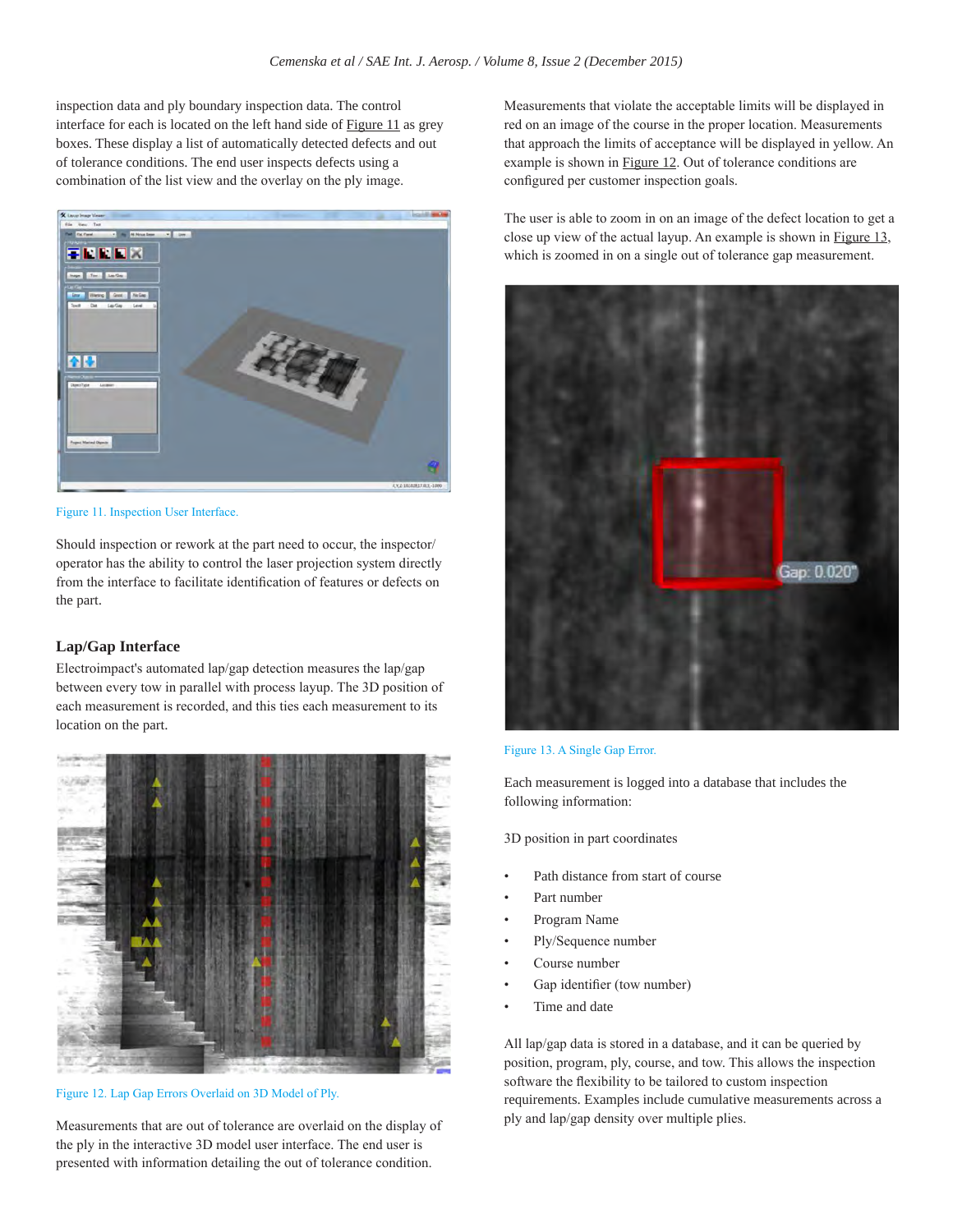In addition to overlap and gap measurements, this system can detect surface anomalies, such as FOD and twisted tow conditions, as long as the anomaly occurs over a length exceeding 0.5″ and a surface height of 0.050″. The system will flag an anomaly as a gross error on the UI to prompt the user to further examine the region surrounding the anomaly.

#### **Ply Boundary Inspection**

#### *Semi-Automatic*

The 3D model is capable of displaying all elements required for ply boundary inspection. Available elements include expected boundaries, tolerance bands, the expected path of any individual tow and course boundaries. The semi-automatic feature provides a UI operator images that can be used to inspect tow end placement and ply boundaries. An example is shown in [Figure 14](#page-5-0). If the tow ends are visible between the blue and green lines the operator indicates they pass inspection. Otherwise a defect is flagged for rework.



Figure 14. Boundary and tow tolerance highlighting.

#### <span id="page-5-0"></span>*Fully-Automatic*

Using feature recognition software, the location of ply boundaries and tow ends can be automatically measured from ply images. Error is computed by comparing ply boundary targets (from the part program) to the locations measured in the images.

Initial results detect and locate 90% of all tow ends. Production detection rate is projected to be 99%. To achieve 99% detection a large set of data is necessary to train the feature recognition algorithm for improved performance. This data will be gathered during the initial few months of production. Even at 90% detection, automated measurement is still very valuable, as it reduces the semi-automatic ply boundary inspection workload to 10% of total.

An example of current progress with automated edge detection is shown in [Figure 15.](#page-5-1) Yellow lines indicate automatically detected tow ends, which are overlaid on the ply image.



Figure 15. Example of Automated Edge Detection.

#### <span id="page-5-1"></span>*Pointing to Defects*

The user interface is fully integrated with our laser projection system. An inspector can mark any defects or concerns from within the UI and have the laser projector project the location on the part surface for quick identification.

# **SUMMARY/CONCLUSIONS**

Rapid advancements in automated inspection technology are leading to a new generation of AFP equipment that reduces inspection time. Manual inspection procedures are becoming automated with the use of laser projectors, cameras, feature recognition, and laser profilometers. Integrating all of these technologies in parallel with composite layup can lead to a production time savings of more than 20% [[1](#page-6-0)].

Automated data collection provides higher reliability and more thorough inspection. Laser profilometers accurately and reliably measure every overlap and gap on every ply. Cameras and feature recognition software detect and measure ply boundary locations better than 90% of the time. The 10% that remain undetected can be rapidly inspected by a single operator presented with a sequence of high resolution photographs. Furthermore, the ply boundary inspection algorithm will continue to improve as production data is generated and is expected to achieve 99% detection or better.

Automated inspection records terabytes of inspection data for each production part. Rigorous study of this data can lead engineers to a more comprehensive understanding of composite design and manufacturing, and it opens a conversation about implementing statistical process control on particular composite ply features.